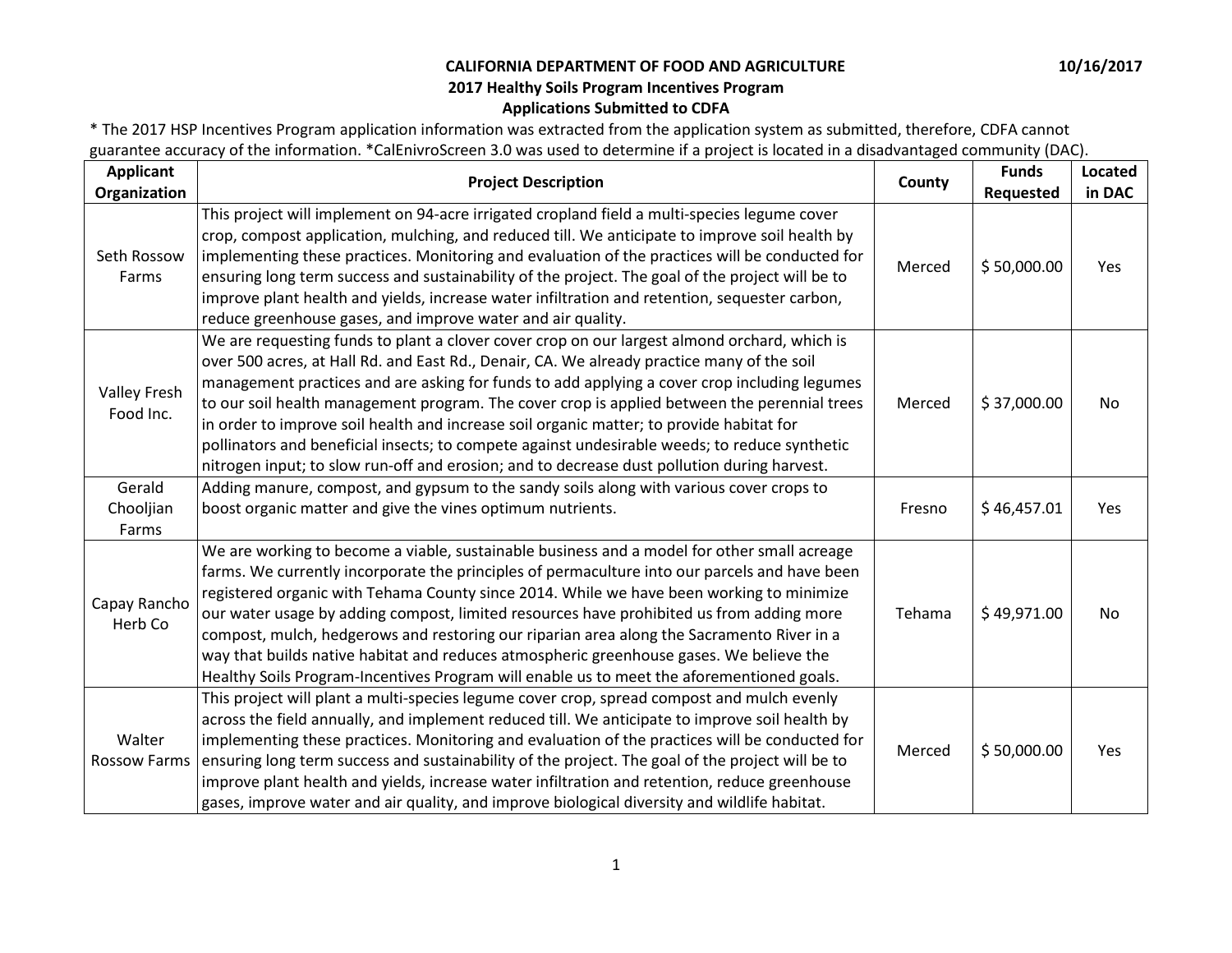| <b>Applicant</b><br>Organization | <b>Project Description</b>                                                                                                                                                                                                                                                                                                                                                                                                                                                                                                                                                                                        | County                | <b>Funds</b><br>Requested | Located<br>in DAC |
|----------------------------------|-------------------------------------------------------------------------------------------------------------------------------------------------------------------------------------------------------------------------------------------------------------------------------------------------------------------------------------------------------------------------------------------------------------------------------------------------------------------------------------------------------------------------------------------------------------------------------------------------------------------|-----------------------|---------------------------|-------------------|
| Roberto Perez<br><b>NCAT</b>     | Roberto Perez is interested in adding cover crops, compost, and hedgerows to his farming<br>operation on several parcels in Merced and Stanislaus counties. He wishes to experiment with<br>these techniques in order to build soil structure on his almond orchards which are very sandy<br>and in need of organic matter.                                                                                                                                                                                                                                                                                       | Merced,<br>Stanislaus | \$46,022.75               | Yes               |
| Elkhorn Berry<br>Farms           | Elkhorn Berry Growers has farmed the 34.6 acre northern portion of the ranch and successfully<br>implemented management practices to mitigate water and nutrient runoff, increase organic<br>matter, and improve soil health. We recently acquired a lease on the intensively farmed<br>southern portion of the ranch and propose to improve soil health on the new ground by 1)<br>Cover crop and rotation 2) Addition of soil amendments to increase organic matter and 3)<br>Conversion of 10-12% of land neighboring the slough to native grassland buffer to reduce run-<br>off to a sensitive wetland area. | Santa Cruz            | \$50,000.00               | No.               |
| Michelle<br><b>Rossow Farms</b>  | This project will implement multi-species legume cover crop, spreading compost and mulch<br>across the field, and reduced-till on 70-acre irrigated cropland. We anticipate to improve soil<br>health by implementing these practices. The goal of the project will be to improve plant health<br>and yields, increase water infiltration and retention, reduce greenhouse gases, improve water<br>and air quality, and improve biological diversity and wildlife habitat.                                                                                                                                        | Merced                | \$50,000.00               | Yes               |
| Quaker Oaks<br>Farm              | Quaker Oaks Farm is a diversified organic farm. This project will implement cover crops,<br>hedgerow plants, mulching, compost applications and silvopasture areas on Quaker Oaks Farm.<br>These practices will sequester carbon and reduce atmospheric greenhouse gases, and have<br>positive benefits on soil health, overall farm resiliency and the surrounding area by reducing<br>pollutants in the air and water.                                                                                                                                                                                          | Tulare                | \$11,584.00               | No.               |
| Timothy<br><b>Rossow Farms</b>   | This project will implement on 80-acre irrigated cropland multi-species legume cover crop,<br>spreading compost and mulch across the field, and reduced till. We anticipate to improve soil<br>health by implementing these practices. The goal of the project will be to improve plant health<br>and yields, increase water infiltration and retention, reduce greenhouse gases, improve water<br>and air quality, and improve biological diversity and wildlife habitat.                                                                                                                                        | Merced                | \$50,000.00               | Yes               |
| Silverwood<br>Ranch              | Two stone fruit orchards planted in 1998 will be excavated and ground up in early 2018. Wood<br>chips will be spread onto the orchard as a mulch. The wood chips will be worked into the soil<br>over the first two years in anticipation for harvest when the orchard floor needs to be free of<br>debris on the third year. Adding organic matter will increase soil carbon and nutrition and<br>orchard and productivity. Preliminary results from the UC shows Whole Orchard Recycling could<br>be a viable alternative to burning or co-generation burning.                                                  | Fresno                | \$50,000.00               | Yes               |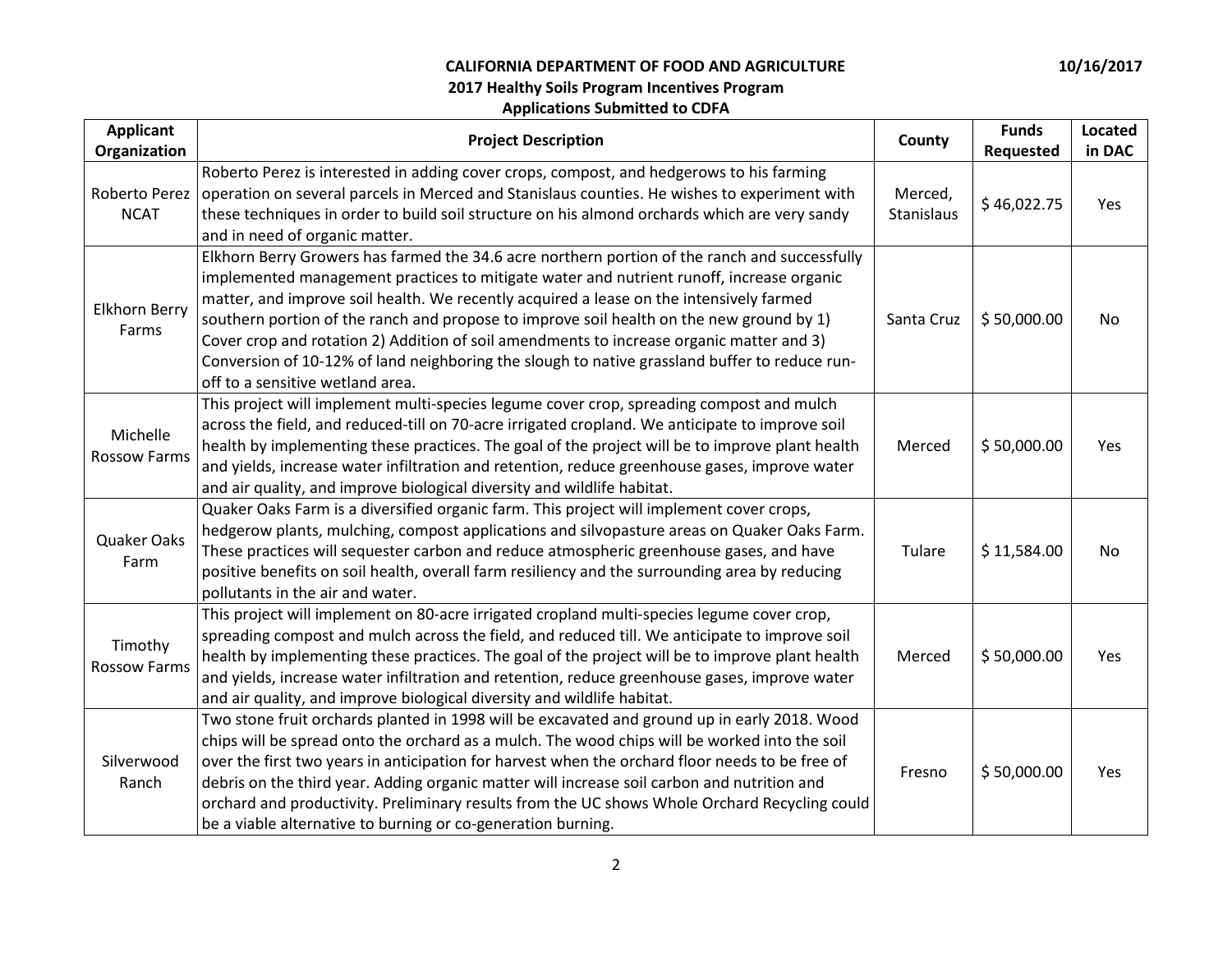| <b>Applicant</b><br>Organization | <b>Project Description</b>                                                                                                                                                                                                                                                                                                                                                                                                                                                                                                                                                                                                                                                                                                                                                                               | County     | <b>Funds</b><br>Requested | Located<br>in DAC |
|----------------------------------|----------------------------------------------------------------------------------------------------------------------------------------------------------------------------------------------------------------------------------------------------------------------------------------------------------------------------------------------------------------------------------------------------------------------------------------------------------------------------------------------------------------------------------------------------------------------------------------------------------------------------------------------------------------------------------------------------------------------------------------------------------------------------------------------------------|------------|---------------------------|-------------------|
| Jose Robles-<br><b>NCAT</b>      | Jose has 12 acres of almonds and is interested in using compost, planting cover crops, and also<br>planting 2,688 feet of hedgerow for beneficial insect habitat.                                                                                                                                                                                                                                                                                                                                                                                                                                                                                                                                                                                                                                        | Stanislaus | \$21,703.98               | Yes               |
| Hector<br><b>Barazza NCAT</b>    | Hector has 14 acres of almonds and is interested in applying compost, and planting cover crops.                                                                                                                                                                                                                                                                                                                                                                                                                                                                                                                                                                                                                                                                                                          | Stanislaus | \$3,831.79                | Yes               |
| Noah Rossow<br>Farms             | This project will implement on 70-acre irrigated cropland field cover crop, compost application,<br>mulching, and residue and tillage management of intensive till to reduced till. Monitoring and<br>evaluation of the practices will be conducted for ensuring long term success and sustainability<br>of the project. The goal of the project will be to improve plant health and yields, increase water<br>infiltration and retention, reduce greenhouse gases, improve water and air quality, and improve<br>biological diversity and wildlife habitat.                                                                                                                                                                                                                                             | Merced     | \$50,000.00               | Yes               |
| The Grove LLC                    | Our organic family farm has been planted with famous Washington Navels since the late 1800's.<br>We want to make sure the grove will still be sustainable for another 100 years while improving<br>the organic matter in our soil. Adding compost over the course of the next three years, we will<br>be reducing our water consumption and improving the soil which will allow us to sequester<br>carbon and reduce greenhouse gases. Compost will promote soil activity and has the advantage<br>of helping us with weed control, one of our biggest issues. Additionally, compost will improve<br>the retention of nutrients in the soil and hopefully result in increased crop yields. We sell our<br>crops at local farmers markets and through the local school district's farm to school program. | Riverside  | \$3,539.00                | No                |
| Patricia Lamas                   | The project will implement compost application to our specialty row crops and fruits. This<br>project will also implement a conservation plan for water and soil resources. Anticipated<br>benefits include: increase in water holding capacity, nutrient retention and cycling;<br>improvement of soil structure and quality; increase in crop yield, soil biological activities, weed<br>suppression, and carbon sequestration. As new farmers, we will be honored to form part of this<br>project that will enrich our crops, increased our production, and benefit the environment.                                                                                                                                                                                                                  | Riverside  | \$1,630.00                | No                |
| Gaytan Family<br>Farm            | Gaytan Family Farm is dedicated and takes pride in providing our local communities with freshly<br>picked specialty row crops at CA Certified Farmers' Markets. The project will implement<br>compost application to capture carbon, reduce greenhouse gases, and further conserve water<br>by retaining more water in our soil. Water conservation is one of our priorities. Applying<br>compost will lead to increasing nutrient cycling which increases crop yield and provides families<br>with high quality, nutrient dense produce. We enjoy providing families with fresh quality<br>produce; with this project we can further assure this.                                                                                                                                                       | Riverside  | \$8,370.00                | Yes               |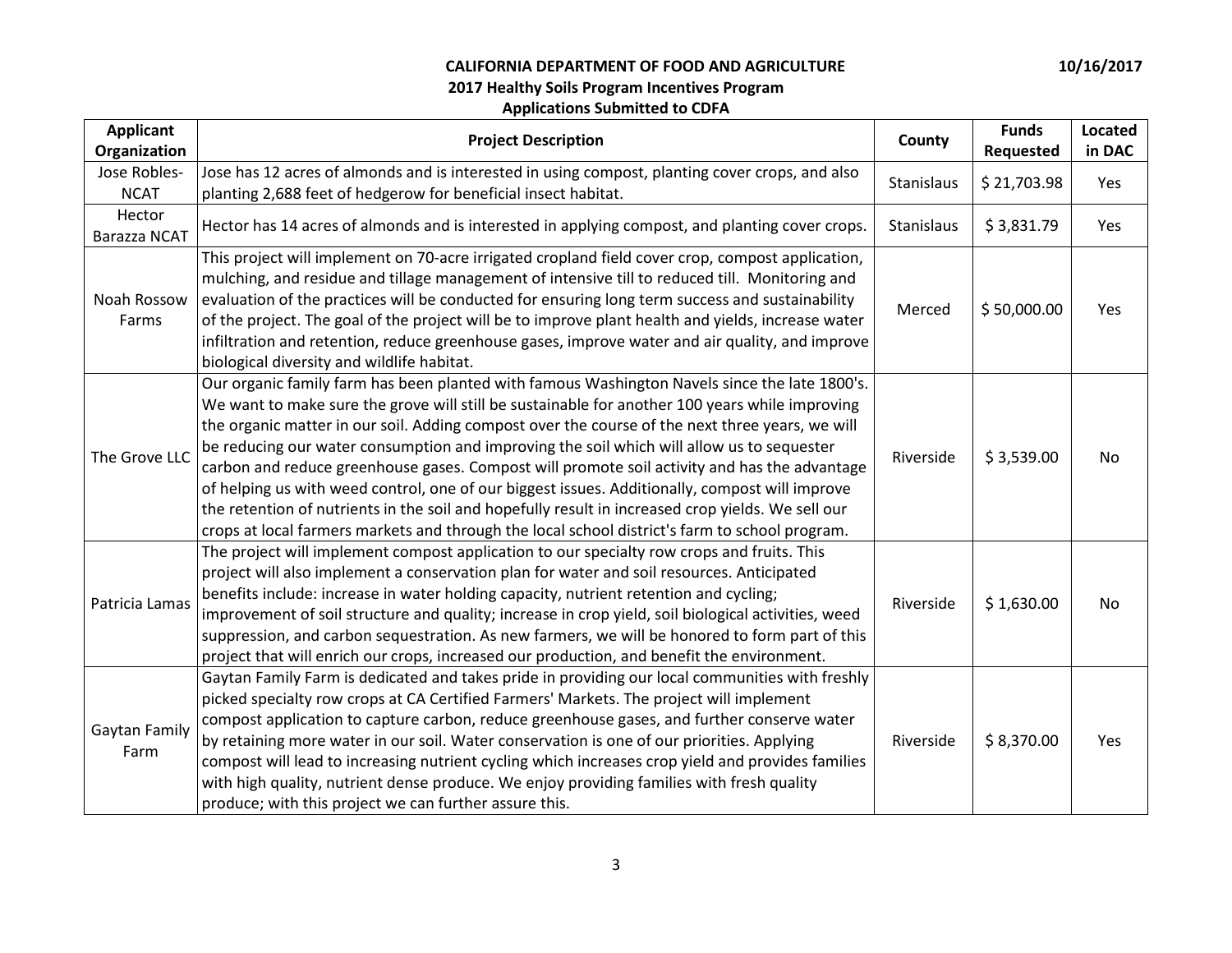| <b>Applicant</b><br>Organization | <b>Project Description</b>                                                                                                                                                                                                                                                                                                                                                                                                                                                                                                                                                                         | County             | <b>Funds</b><br>Requested | Located<br>in DAC |
|----------------------------------|----------------------------------------------------------------------------------------------------------------------------------------------------------------------------------------------------------------------------------------------------------------------------------------------------------------------------------------------------------------------------------------------------------------------------------------------------------------------------------------------------------------------------------------------------------------------------------------------------|--------------------|---------------------------|-------------------|
| Hammond<br>Crossland<br>Vineyard | This proposal is to implement compost and cover crop practices to improve soil health for wine<br>grapes at Hammond Crossland Vineyard. Compost will be banded and hydraulically ripped into<br>the root zone of the vines. A non-leguminous cover crop will be seeded immediately with<br>rubber tracked/low pressure tractor tires to reduce soil compaction. Soil samples will be taken<br>annually to monitor soil health and changes due to management losses from harvesting.                                                                                                                | San Luis<br>Obispo | \$18,419.83               | No                |
| Tarsadia<br>Organic Farm         | Tarsadia farm has not performed any soil improvement plans in the past. We are committed<br>farming an environmentally responsible manner and are very interested in sustainable farming<br>methods. We are looking to improve our soil fertility by adding compost in the specialty crop<br>areas and mulching our orchards with compost. We also will open the farm to site visits by<br>other farmers to showcase our soil building project.                                                                                                                                                    | Riverside          | \$19,079.00               | Yes               |
| Samson<br><b>Rossow Farms</b>    | This project will implement on the 151-acre irrigated cropland multi-species legume cover crop,<br>compost application, mulching, and reduced till. We anticipate to improve soil health by<br>implementing these practices. Monitoring and evaluation of the practices will be conducted for<br>ensuring long term success and sustainability of the project. The goal of the project will be to<br>improve plant health and yields, increase water infiltration and retention, reduce greenhouse<br>gases, improve water and air quality, and improve biological diversity and wildlife habitat. | Merced             | \$50,000.00               | Yes               |
| Netiya                           | Netiya will create a six-acre demonstration Urban Farm and Orchard in the western San<br>Fernando Valley. Our objective is to move people toward food sovereignty: the knowledge,<br>access, opportunity, and resources to source affordable and nutritious food on a regular basis.<br>We will commit to carbon farming to make high-caliber compost and sequester carbon in the<br>urban landscape, and also implement hydroponic and vertical farming technologies and water-<br>wise tools for growing nutrient-dense food in a sustainable manner.                                            | Los Angeles        | \$12,931.00               | No                |
| Bauer and<br><b>Bauer</b>        | Bauer and Bauer proposes using poultry litter as a mulching material that will be incorporated<br>into the soils of a walnut orchard. The litter will be spread using an existing spreader, and the<br>litter will be incorporated using a tilling and roller implement. Once the poultry litter is added to<br>the soil, a covering grass will be seeded to stabilize the soil, reduce winter runoff, and increase<br>the retention of beneficial nutriments for the walnut orchard                                                                                                               | Merced             | \$20,115.20               | Yes               |
| W.H. Latimer<br>Properties, LLC  | Composted dairy manure to be applied to citrus orchards at 2 dry tons per acre per year. The<br>objective is to increase organic matter in the soil. The potential positive outcomes include<br>increasing microbial diversity in the root zone, carbon sequestration and reduced release of<br>greenhouse gases, increased water retention and efficiency, and increased slow-release<br>nutrient availability for less dependence on synthetic fertilizers over time.                                                                                                                            | Tulare             | \$45,800.00               | Yes               |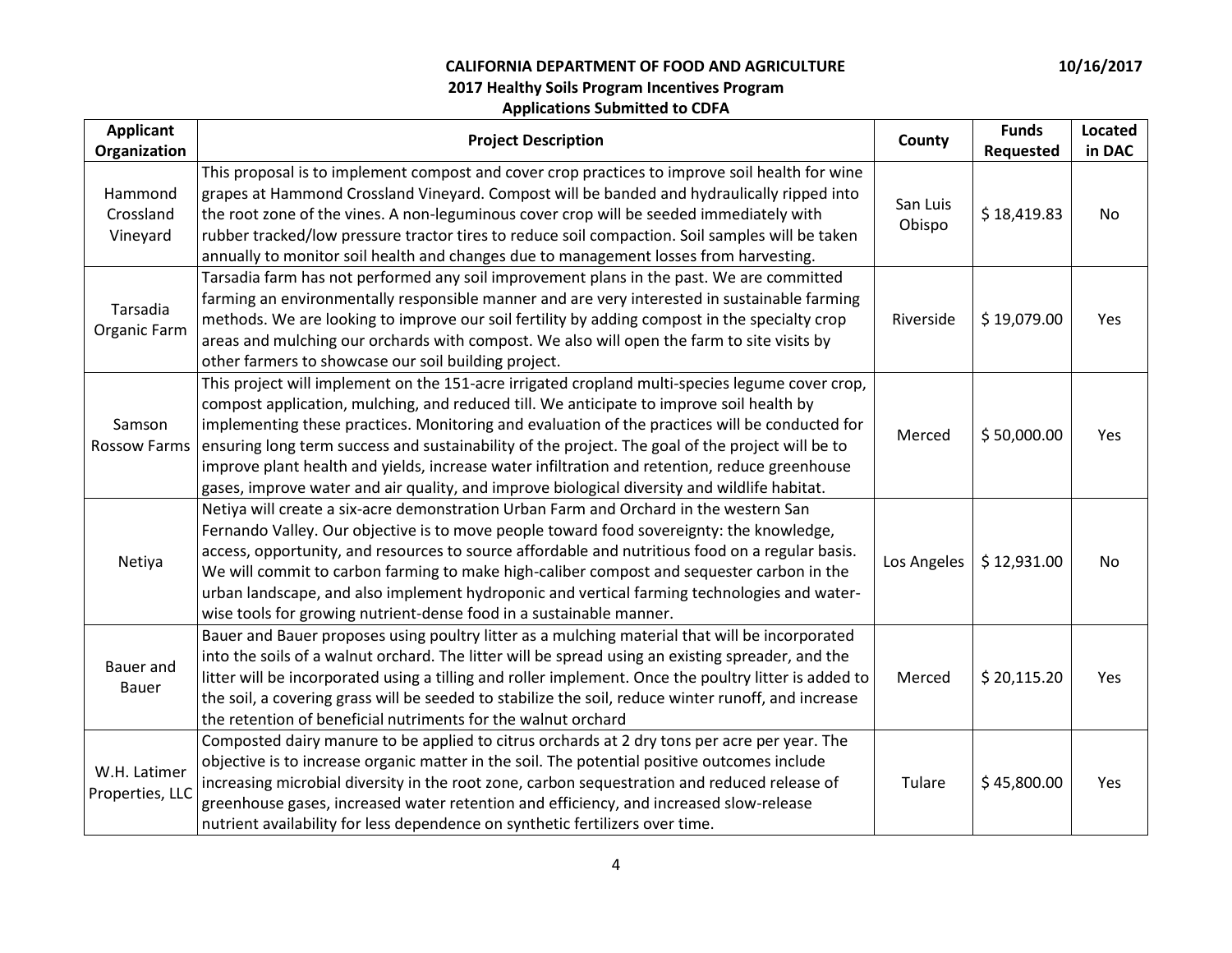| <b>Applicant</b><br>Organization           | <b>Project Description</b>                                                                                                                                                                                                                                                                                                                                                                                                                                                                 | County             | <b>Funds</b><br>Requested | Located<br>in DAC |
|--------------------------------------------|--------------------------------------------------------------------------------------------------------------------------------------------------------------------------------------------------------------------------------------------------------------------------------------------------------------------------------------------------------------------------------------------------------------------------------------------------------------------------------------------|--------------------|---------------------------|-------------------|
| Pacific Gold<br>Agriculture,<br><b>LLC</b> | Pacific Gold Agriculture, LLC ("PGA") is a tree nut orchard management company based in<br>Colusa, California. We are requesting funding for cover crops as a new practice to our River<br>Road and Arbuckle Orchards in Colusa County. Not only is PGA a sound economic investment<br>for this grant money, but we also plan to continue and expand our healthy soil practices across<br>the 3,500 acres we manage across California. Thank you for your consideration.                   | Colusa             | \$49,240.74               | No                |
| Douh Lo dba<br>Rock'N<br>Almonds           | A 3 year project will be implemented on compost application and cover crop on 67-acreorganic<br>and 169-acre conventional almond orchards. The purpose is to improve soil health, water<br>retention, soil permeability, carbon sequestration, biodiversity and reduce greenhouse gasses.                                                                                                                                                                                                  | Merced             | \$49,999.52               | Yes               |
| Vineyard                                   | Certified compost will be banded and hydraulically ripped into the root zone of the vines. A<br>John Crossland   non-leguminous cover crop of Blando Brome and Zorro Fescue is seeded immediately with<br>rubber tracked/low pressure tractor tires to reduce soil compaction. Soil samples will be taken<br>annually to monitor soil health and changes due to management losses from harvesting.                                                                                         | San Luis<br>Obispo | \$23,135.14               | No                |
| The Cloverleaf<br>Farm                     | The Cloverleaf Farm is interested in building soil organic matter and increase carbon<br>sequestration in its vegetable production plots in the next three to seven years. This will be<br>achieved through the implementation of several soil health related conservation practices.                                                                                                                                                                                                      | Solano             | \$7,951.13                | No                |
| Gilardi's<br><b>Family Farm</b>            | Establishment of woody cover at Gilardi's Family Farm to enhance soil health, sequester carbon,<br>provide environmental benefits. Benefits to the system include improved hydrological function,<br>biodiversity, and increasing agricultural productivity. The proposed project includes: planting a<br>silvopasture on 69 acres of grazed land, planting hedgerows, and planting a riparian forest along<br>San Antonio Creek.                                                          | Marin              | \$49,991.96               | No.               |
| Works and<br>Days Farms,<br><b>LLC</b>     | Works and Days Farms maintains an Agroforestry Project on a three sided mountain plot.<br>Currently the organic content in the soil is low (0.8%), this project could have a significant<br>impact in improving the farm's yield by improving the soils organic content and reduce<br>greenhouse gasses.                                                                                                                                                                                   | San Diego          | \$49,971.00               | No.               |
| Sierra<br>Orchards                         | In this project we will make a broad and committed approach toward a vibrant and balanced<br>soil ecosystem through the establishment of a diverse perennial cover crop over three years,<br>accompanied by three years' composting with a high carbon compost. In this dual effort, we<br>hope to improve soil organic matter, significantly reduce compaction, and foster a soil that is<br>capable of storing the atmospheric carbon mineralized by our crops in its dynamic ecosystem. | Solano             | \$50,000.00               | No                |
| Rancho Shiraz<br>Organic Farm              | We are going to cover crop to improve the soil to benefit both the trees and the earth.                                                                                                                                                                                                                                                                                                                                                                                                    | San Diego          | \$2,077.80                | No.               |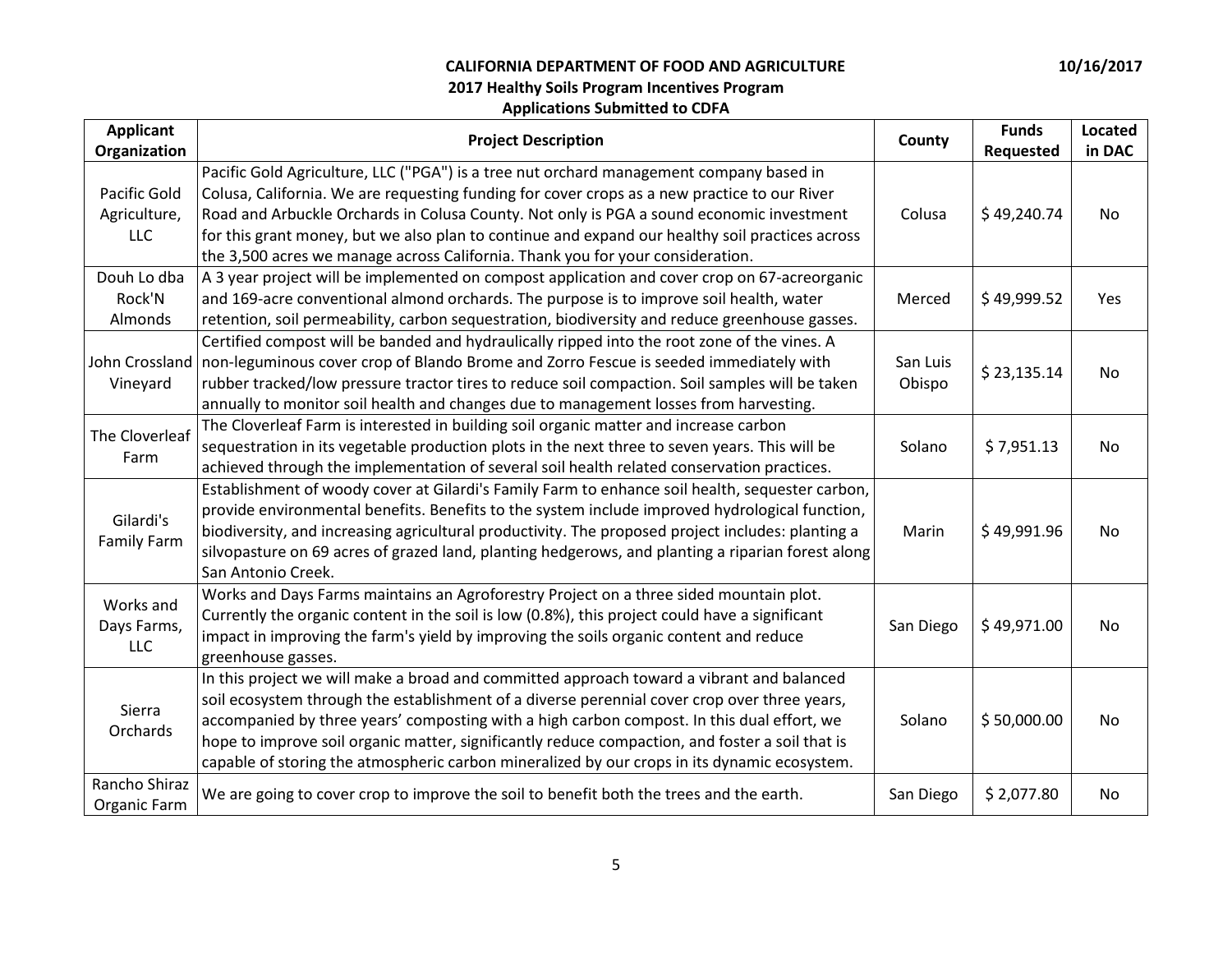| <b>Applicant</b><br>Organization    | <b>Project Description</b>                                                                                                                                                                                                                                                                                                                                                                                                                                                                                                                                                         | County                  | <b>Funds</b><br>Requested | <b>Located</b><br>in DAC |
|-------------------------------------|------------------------------------------------------------------------------------------------------------------------------------------------------------------------------------------------------------------------------------------------------------------------------------------------------------------------------------------------------------------------------------------------------------------------------------------------------------------------------------------------------------------------------------------------------------------------------------|-------------------------|---------------------------|--------------------------|
| Jess Wade                           | The project will be focusing on the use of non-legume and legume seasonal cover crops and<br>reduced/no till farming techniques as well as the use of natural composts in order to build soil<br>health. These are practices that I firmly believe are necessary in order to continue farming in<br>the most environmentally friendly manner.                                                                                                                                                                                                                                      | Sonoma                  | \$4,814.40                | No                       |
| Matthiasson<br><b>Klein Farming</b> | The project will include planting perennial cover crops, applying compost and establishing<br>hedgerows in Year 1, applying compost and maintaining the perennial cover crops and<br>hedgerows in Year 2 and 3. We will continue maintaining the perennial cover crop and<br>hedgerow beyond the life of the grant, for the next 4-10 years or however long the plants<br>survive, up to 20 years. We also plan to collaborate with the Napa Valley Grape growers to hold<br>farm field days and invite other farmers to see these practices.                                      | Napa                    | \$31,445.06               | No                       |
| Wild<br>Farmlands<br>Foundation     | Restoration Oaks Ranch and Santa Barbara Blueberries is a 955 acre cattle ranch and berry farm<br>located in the epicenter of the California drought, Santa Barbara County. This project intends to<br>implement the following practices: Add Mulch to Cropland, Compost Application to Grazed<br>Rangeland, Hedgerow Planting and Silvopasture Planting.                                                                                                                                                                                                                          | Santa<br><b>Barbara</b> | \$18,982.30               | No.                      |
| <b>McGinnis</b><br>Ranch            | This project will implement cover crops, compost and woody cover (hedgerow) on a 14-acre<br>multi-crop operation currently undergoing transition from conventional to organic production.<br>Crops include: flowers, row vegetable crops, strawberries and caneberries.                                                                                                                                                                                                                                                                                                            | Monterey                | \$13,577.70               | No                       |
| Deep Springs<br>College             | Establish woody hedgerow along field edges, and establish yearly compost application to alfalfa<br>fields. Hedgerow establishment will help reduce soil loss due to wind erosion, maintain soil<br>structure, and increase moisture retention in soil. Compost applications will help to increase soil<br>organic matter, increase soil health, and moisture retention. In combination, we hope these<br>two projects will work in tandem to not only reduce water requirements and increase yield for<br>our crops, but also increase carbon storage in the soil and soil health. | Inyo                    | \$45,866.00               | No                       |
| Dewlson Farm                        | The project will provide a long term comprehensive program to improve the soil quality, reduce<br>soil and wind erosion on the DEWLSON FARM. The project will plant a 15 foot strip of cover<br>crop between each row of trees on both parcels, a single line of Hybrid Poplar wind break trees<br>along 1,593 feet of the West and North boundaries of Lot 154, and 630 feet of Hedgerow along<br>the North boundary of lot 154.                                                                                                                                                  | Santa<br><b>Barbara</b> | \$13,270.95               | No                       |
| <b>River Vista</b><br>Farms         | As 4th and 5th generation farmers in the Northern Sacramento Valley, we know the importance<br>of maintaining soil health. We're constantly looking for ways to improve the quality of our most<br>valuable asset - the ground we farm. Our proposed project includes compost applications to<br>annual row crop ground at two different ranches - the Hall Ranch and the Gustafson Ranch.                                                                                                                                                                                         | Colusa                  | \$25,760.00               | No                       |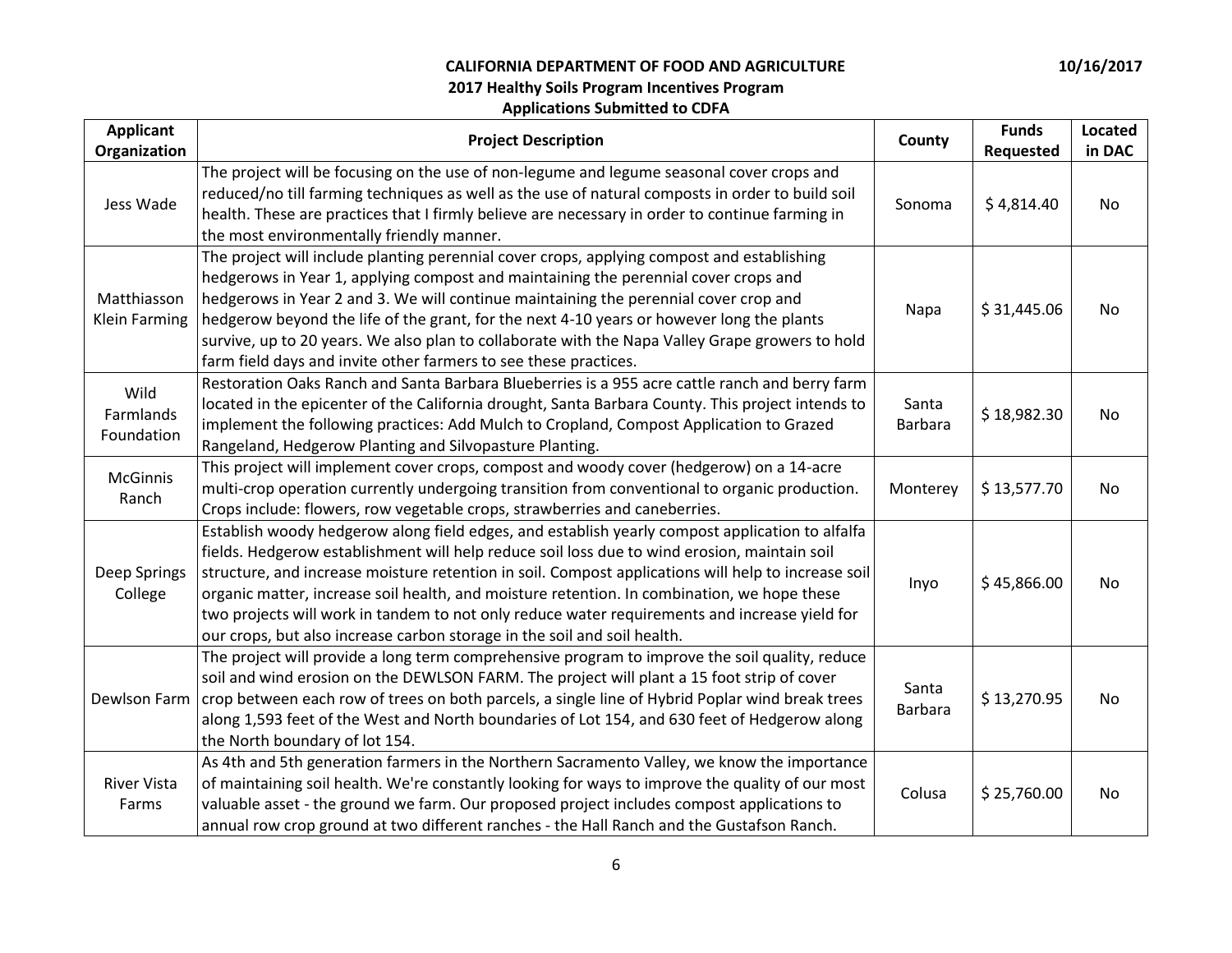| <b>Applicant</b><br>Organization | <b>Project Description</b>                                                                                                                                                                                                                                                                                                                                                                                                                                                                                                                                                               | County                  | <b>Funds</b><br>Requested | Located<br>in DAC |
|----------------------------------|------------------------------------------------------------------------------------------------------------------------------------------------------------------------------------------------------------------------------------------------------------------------------------------------------------------------------------------------------------------------------------------------------------------------------------------------------------------------------------------------------------------------------------------------------------------------------------------|-------------------------|---------------------------|-------------------|
| <b>Rock Front</b><br>Ranch LLC   | We intend to demonstrate and document that implementation of conservation management<br>practices have immediate and long term rewards for the soil, the biome and the planet. A<br>young organic jujube orchard of 3 acres planted with the idea of harmonizing production and<br>environment. This orchard will be a barometer to establish reproducible positive parameters for<br>carbon sink using techniques that only enhance and improve soil nutrition and soil microbial<br>health which will translate into healthy yields while sequestering carbon from the atmosphere.     | Santa<br><b>Barbara</b> | \$16,248.60               | <b>No</b>         |
| <b>True Grass</b><br>Farms       | We plan to apply for the following practices: 1) Compost application to grazed rangeland, 2) CPS<br>391 - Riparian forest buffer (Replace a strip of grassland near water ways), 3) CPS 422 -<br>Hedgerow planting (linear wind break), and 4) CPS 381 - Silvopasture.                                                                                                                                                                                                                                                                                                                   | Marin                   | \$49,954.96               | No                |
| Calcareous<br>Vineyard           | Implement soil practices including reduced/no-till, cover cropping, mulch and compost<br>application. Project area will correlate to planted vineyard acreage and adjacent plots of<br>concern, roughly 45 acres. Goals are to decrease erosion from winter rains, prevent spread of<br>weeds, regulate soil temperature, increase soil health, increase crop nutrients availability,<br>reduce labor costs, reduce fuel dependency, increase water infiltration, and improve<br>biodiversity.                                                                                           | San Luis<br>Obispo      | \$12,390.00               | No                |
| Farm Space<br>LLC                | Our carbon farming plan includes replacing a significant area of grazing land with native forest,<br>primarily along an eroded ephemeral drainage, and extensive hedgerow and silvoculture<br>planting to provide habitat to fauna, reduce desiccation of forage and improve cattle health by<br>eliminating imported, GHG-heavy feed. Our approach is holistic, focusing on how these<br>different treatments can work together to provide multiple benefits including increased habitat,<br>watershed restoration while jumpstarting a self-perpetuating cycle of carbon sequestration | Sonoma                  | \$49,861.00               | No                |
| Pie Ranch                        | Pie Ranch, a diversified organic farm and nonprofit education center in San Mateo County near<br>Pescadero, CA, proposes to improve the soil health of 33 acres of cropland at Año Nuevo Ranch<br>by adding seasonal cover crops and applying compost each year. We will convert the fields to<br>row crops and have this parcel certified organic, as part of our efforts to model an<br>environmentally-sustainable institutional food supply chain, as well as demonstrate to other<br>farmers the effectiveness and viability of climate-friendly farming that increases soil health | San Mateo               | \$37,311.72               | No                |
| Meridian Farm                    | We plan to implement two healthy soils practices in the program: 1. Compost application to<br>grazing land 2. Establish woody cover.                                                                                                                                                                                                                                                                                                                                                                                                                                                     | Sonoma                  | \$1,026.56                | No                |
| Oak Knoll<br>Farming Co.         | This is an effort to improve the health of our vineyards and build the soil organic material for<br>healthy vines, soil, and a more productive sustaining environment.                                                                                                                                                                                                                                                                                                                                                                                                                   | Napa                    | \$31,452.24               | No                |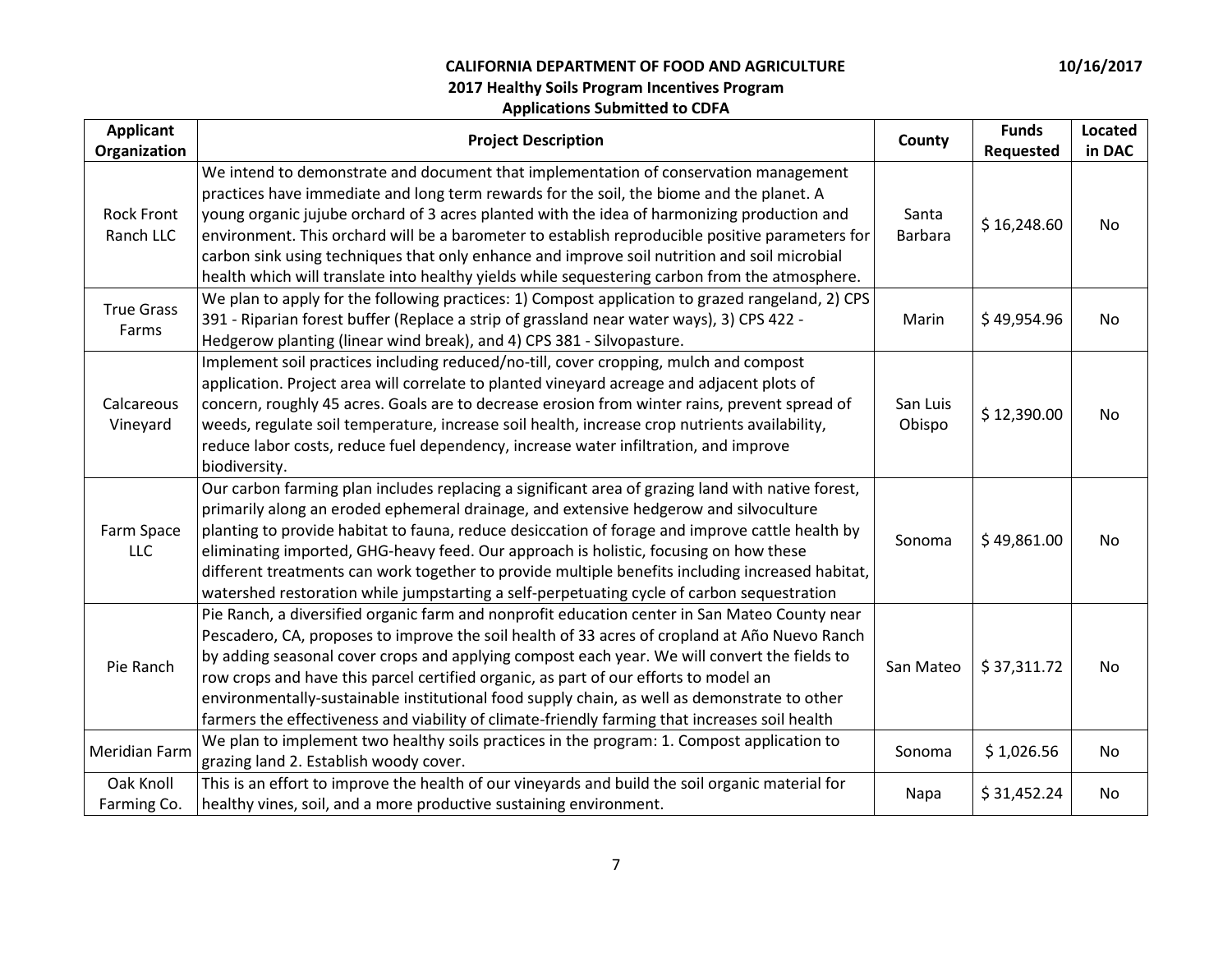| <b>Applicant</b><br>Organization | <b>Project Description</b>                                                                                                                                                                                                                                                                                                                                                                                                                                                                                                                                                                                                                                                                                                                                                                                                                    | County     | <b>Funds</b><br>Requested | <b>Located</b><br>in DAC |
|----------------------------------|-----------------------------------------------------------------------------------------------------------------------------------------------------------------------------------------------------------------------------------------------------------------------------------------------------------------------------------------------------------------------------------------------------------------------------------------------------------------------------------------------------------------------------------------------------------------------------------------------------------------------------------------------------------------------------------------------------------------------------------------------------------------------------------------------------------------------------------------------|------------|---------------------------|--------------------------|
| Lianne<br>Campodonico            | Our HSI project is 2-part: 1) Cover cropping of mixed legumes and grasses for the three project<br>years in our 9-acre olive orchard to improve water infiltration, increase organic matter content<br>of the soil and promote nitrogen fixation and less energy use. We will mow the cover crop in<br>the spring with a flail mower for an even cut that will spread the material like mulch. This part<br>of the project consists of two fields designated as A/B and C/D. 2) Establishment of a hedgerow<br>along the west boundary of field A/B to reduce drift from chemical herbicides, pesticides &<br>fertilizers as well as increase carbon storage in the biomass and soil and create additional<br>habitat for beneficial insects and birds. The hedgerow planting will include native California<br>shrubs and perennial grasses. | Lake       | \$7,183.76                | No.                      |
| Rancho<br>Organico               | Creation of a diverse fruit tree and vegetable operation in suburban Norco CA through organic<br>matter applications of compost, manure, or green waste and the use of legume cover crops.                                                                                                                                                                                                                                                                                                                                                                                                                                                                                                                                                                                                                                                    | Riverside  | \$10,000.00               | No                       |
| Dennis Noble                     | Add mulch to areas needing improvement to water retention, nutrient addition, soil erosion.                                                                                                                                                                                                                                                                                                                                                                                                                                                                                                                                                                                                                                                                                                                                                   | Ventura    | \$26,007.33               | No                       |
| <b>Red Gate</b><br>Ranch LLC     | The purpose of this project is to re-design and expand our market garden to incorporate<br>permaculture concepts and no-till farming for maximum profit to the farm and maximum<br>benefit to the environment. We will use no-till, compost and mulch applications, as well as<br>hedgerows/windbreaks and storm water mitigation using swales and berms. Placement of<br>permanent raised beds on contour, within field blocks, will help retain water and prevent<br>erosion while producing high volume annual output, and effectively building soil.                                                                                                                                                                                                                                                                                      | Tehama     | \$11,544.00               | No                       |
| Ramos Farms                      | This project will apply a non-legume cover crop (mustard and rye) on 30 acres of farmland that<br>have been annually planted with conventional strawberries without other crop rotations or use<br>of cover crops for over 20 years. The 30 acres will be fallowed and planted only with cover crop<br>during years 1 and 2, and will get a new strawberry planting in addition to the cover crop during<br>year 3. The project will measure changes in soil organic matter, soil quality properties, and soil<br>microbiology including incidence of soil pathogens, over the three year implementation of<br>cover cropped fallow.                                                                                                                                                                                                          | Santa Cruz | \$8,029.20                | <b>No</b>                |
| <b>River Vista</b><br>Farms      | We know the importance of maintaining soil health. We're constantly looking for ways to<br>improve the quality of our most valuable asset - the ground we farm. On our row-crop fields,<br>we employ an annual crop rotation. The rotation includes Vineseed, Tomatoes, and Wheat in an<br>effort to improve soil health as well as mitigate weed pressures with minimal chemical inputs.                                                                                                                                                                                                                                                                                                                                                                                                                                                     | Colusa     | \$15,400.00               | No                       |
| <b>Stemple Creek</b><br>Ranch    | We are seeking funding for compost application and seeding seasonal legume cover crop in<br>pastures. We would like to continue to work with our Conservation Carbon Plan and put more<br>acreage into the category of rangeland that has received compost application.                                                                                                                                                                                                                                                                                                                                                                                                                                                                                                                                                                       | Marin      | \$29,882.00               | No                       |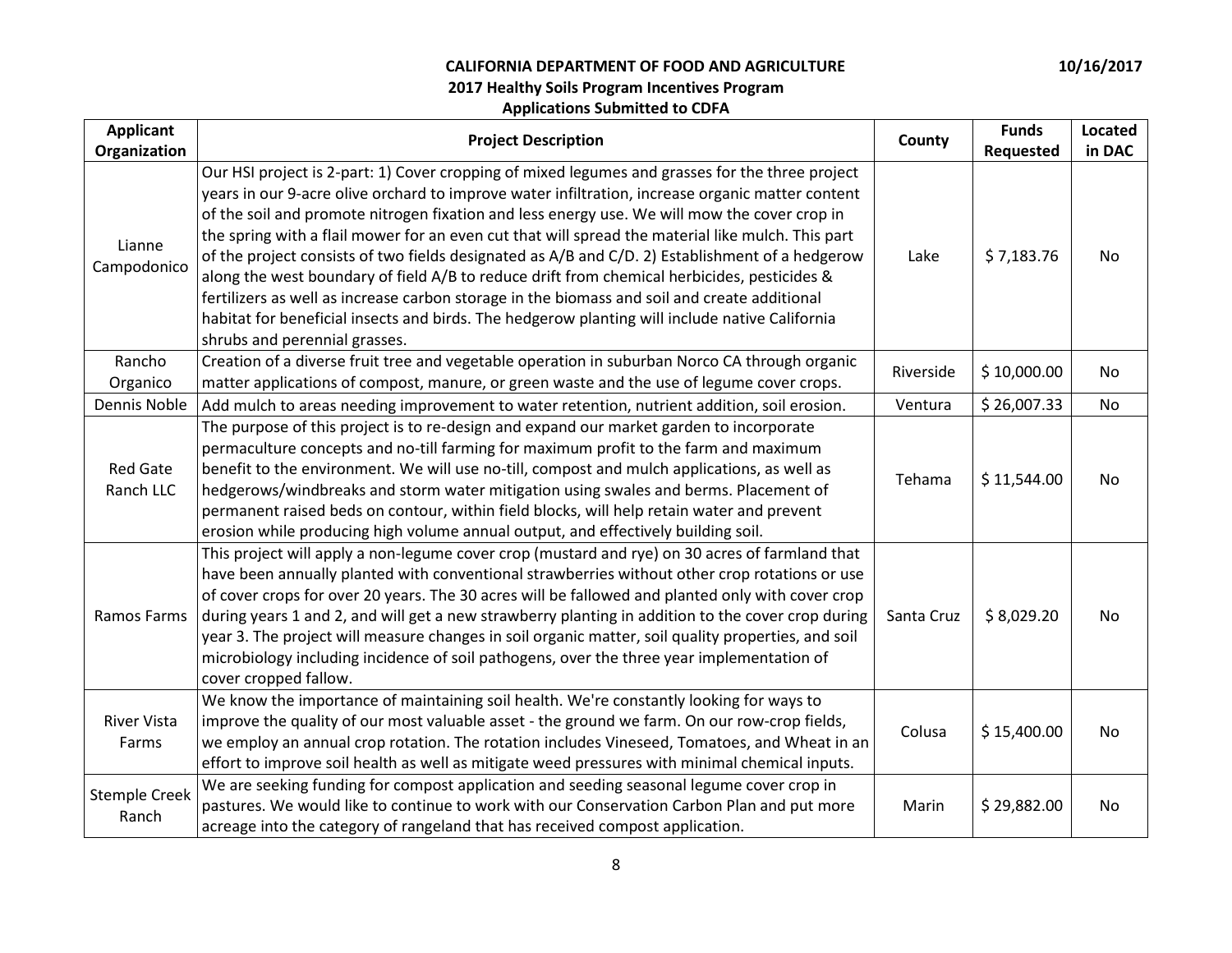| <b>Applicant</b><br>Organization                | <b>Project Description</b>                                                                                                                                                                                                                                                                                                                                                                                                                                                                                                                                         | County                  | <b>Funds</b><br>Requested | Located<br>in DAC |
|-------------------------------------------------|--------------------------------------------------------------------------------------------------------------------------------------------------------------------------------------------------------------------------------------------------------------------------------------------------------------------------------------------------------------------------------------------------------------------------------------------------------------------------------------------------------------------------------------------------------------------|-------------------------|---------------------------|-------------------|
| Patricia Diane<br>Vineyards LP                  | This proposal is for soil management practices on 124 acres of wine grapes. Certified compost<br>will be banded and hydraulically ripped into the root zone of the vines. A non-leguminous cover<br>crop of Blando Brome and Zorro Fescue will be seeded immediately with rubber tracked/low<br>pressure tractor tires to reduce soil compaction. Soil samples will be taken annually to monitor<br>soil health and changes due to management losses from harvesting.                                                                                              | San Luis<br>Obispo      | \$39,828.77               | No                |
| Ota Family<br>Trust                             | Certified composting project to improve soil health to benefit the trees as well as the<br>environment. The soil needs to be augmented to increase the organic matter to help increase<br>the moisture and nutrient holding capacity. Goal is to reduce district water use by 20%<br>annually. Increase in production and quality of fruit in a satiable manor in an overall program<br>that is a benefit to the grower as well as the surrounding neighborhood.                                                                                                   | Santa<br><b>Barbara</b> | \$1,680.00                | No                |
| Dragon Spring<br>Farm                           | Dragon Spring Farm requests grant assistance to implement mulching, reduced-till, cover crop,<br>and compost application on our key perennial crops and annual crop fields. As a small farm we<br>are excited to see the state furthering carbon sequestration in the form of helping small<br>farmers do the good work of feeding our communities and helping the environment. We are<br>passionate about bringing healthy and tasty food to our local community and being responsible<br>stewards of the environment to leave this earth a better place to live. | San Luis<br>Obispo      | \$4,469.48                | No                |
| Redwood Empire<br>Vineyards<br>Management, Inc. | Cover Crop, Compost, Mulching, Soil Testing and Soil Moisture Monitoring.                                                                                                                                                                                                                                                                                                                                                                                                                                                                                          | Sonoma                  | \$49,830.20               | No                |
| Skyelark<br>Ranch                               | The project will establish legume cover crop, windbreaks, riparian forest buffer and silvopasture<br>on a riparian section of the Shasta River with the intent of increasing carbon sequestration,<br>biodiversity, wildlife and pollinator habitat, improving soil health and water quality.                                                                                                                                                                                                                                                                      | Siskiyou                | \$8,517.00                | No                |
| Toluma Farms,<br>Inc.                           | We are seeking to maximize production, maintain an economically viable operation while<br>protecting soil and water quality. Woody and herbaceous plantings and no-till would provide<br>benefits to carbon sequestration, soil health, and overall habitat value. Through windbreaks,<br>compost application & agroforestry, our goals are to increase plant growth; reduce erosion;<br>control invasive weeds & promoting desirable perennials. We also will continue on farm<br>education.                                                                      | Marin                   | \$49,942.50               | No.               |
| Lomita Farm                                     | The project will implement 1,485 feet hedgerows in Year 1 and 1,485 feet hedgerows in Year 2.                                                                                                                                                                                                                                                                                                                                                                                                                                                                      | Yolo                    | \$18,047.74               | No                |
| Groveland<br>Projects                           | Add compost, silvopasture, and seasonally cover crop with a combination of leguminous and<br>non-leguminous vegetative cover to follow mixed intensive grazing of goats, sheep, and pigs.                                                                                                                                                                                                                                                                                                                                                                          | Tuolumne                | \$15,902.00               | No                |